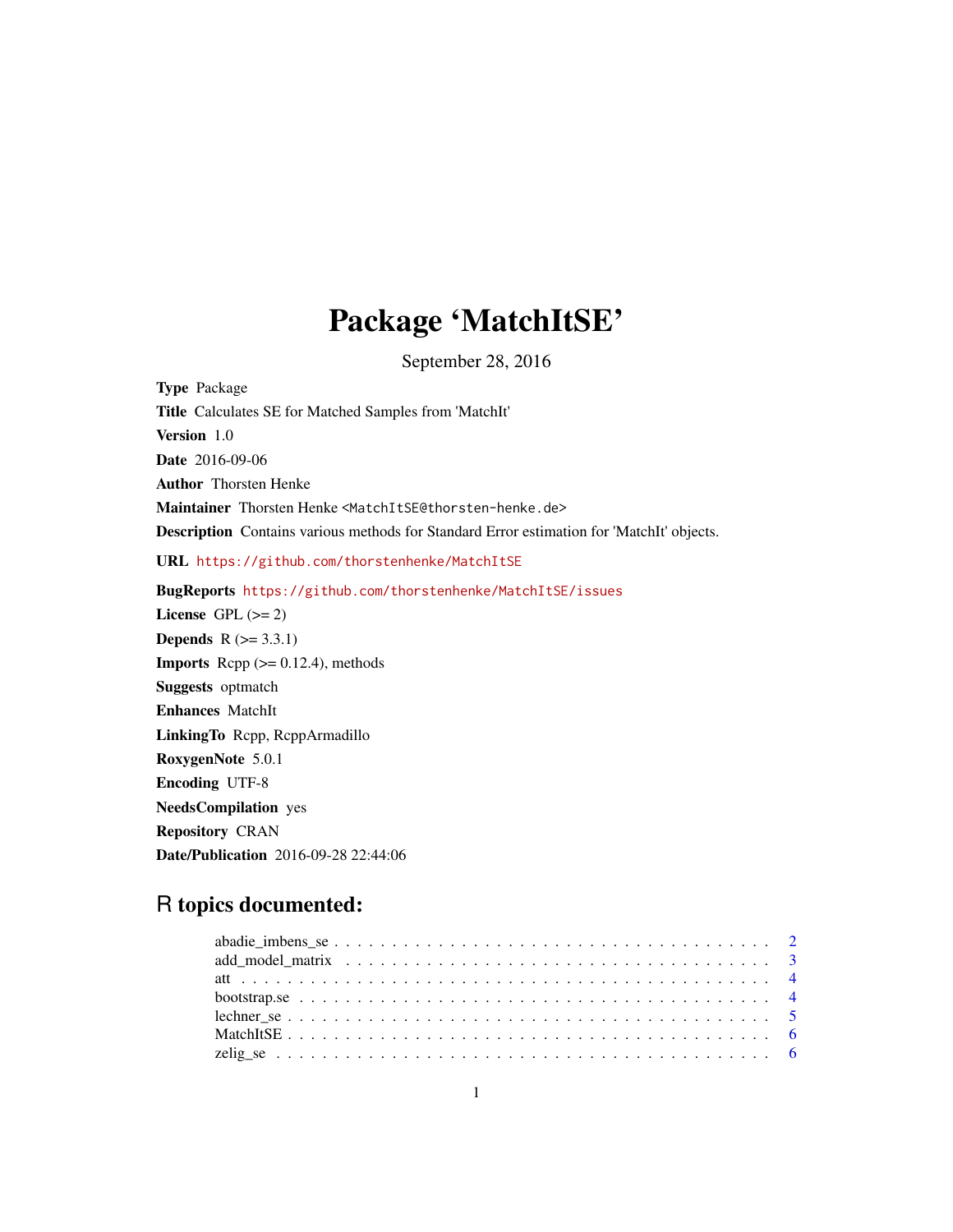<span id="page-1-0"></span>abadie\_imbens\_se *Abadie Imben's Standard Error for the ATT*

#### Description

Calculate the SE for the ATT with Abadie & Imben's method.

#### Usage

abadie\_imbens\_se(obj, Y)

#### Arguments

| obi    | MatchIt Object  |
|--------|-----------------|
| $\vee$ | Response Vector |

#### Value

SE for the ATT of Y

#### References

Abadie, A., Drukker, D., Herr, J.L. & Imbens, G. (2004).Implementing matching estimators for average treatment effects in Stata. The Stata Jorunal (4), pp. 290 - 311.

#### Examples

```
## Not run:
  library(MatchIt)
  data("lalonde")
  m.out <- matchit(treat ~ educ + black, data = lalonde)
  att(obj = m.out, Y = lalone$re78)abadic\_imbens\_se(obj = m.out, Y = lalone$re78)
```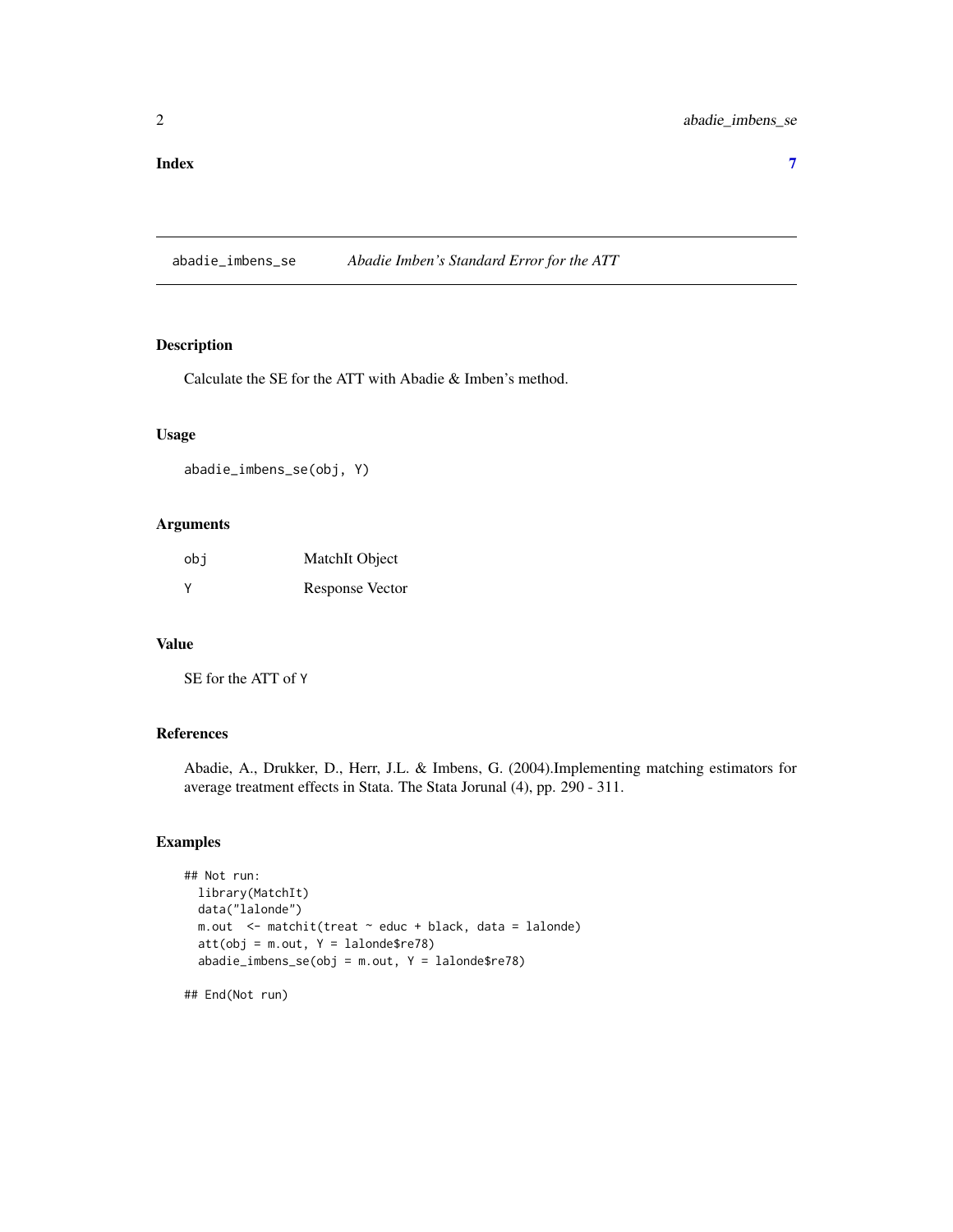<span id="page-2-0"></span>add\_model\_matrix *Rebuilds the model matrix for MatchIt objects*

#### Description

In order to use estimate Standard Errors with the Abadie and Imben's method the MatchIt object needs to have a model matrix. The model matrix is created based on the subclasses given by the full matching procedure.

#### Usage

```
add_model_matrix(fit)
```
#### Arguments

fit MatchIt Object

#### Details

This function is experimental! Most methods for estimating standard errors are only documented for NN matching. Please use with caution!

#### Value

MatchIt Object with added model matrix

#### Examples

```
## Not run:
library(MatchIt)
data('lalonde')
m.out <- matchit(treat ~ educ + black, data = lalonde, method = 'full')
att(obj = m.out, Y = lalone$re78)abadie_imbens_se(m.out, lalonde$re78) # FAILS!
m.out <- add_model_matrix(m.out)
abadie_imbens_se(m.out, lalonde$re78)
```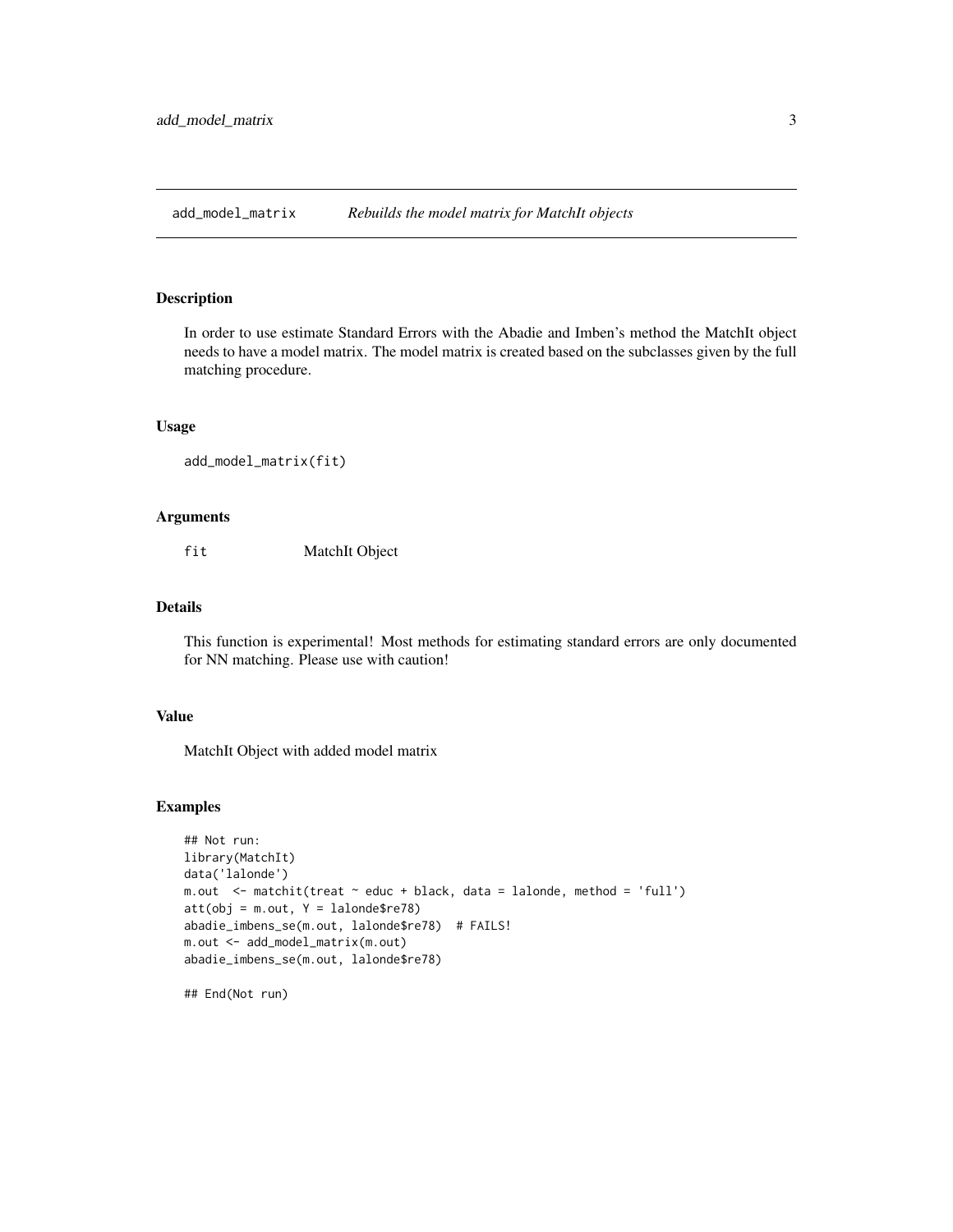#### <span id="page-3-0"></span>Description

Calculate the ATT for a given MathIt object and a given response vector.

#### Usage

att(obj, Y)

#### Arguments

| obi      | MatchIt Object  |
|----------|-----------------|
| <b>V</b> | Response Vector |

#### Value

The ATT for Y

#### Examples

```
## Not run:
 library(MatchIt)
 data("lalonde")
 m.out <- matchit(treat ~ educ + black, data = lalonde)
 att(obj = m.out, Y = lalone$ref8)
```
## End(Not run)

bootstrap.se *Non-parametric bootstrap Standard Error for the ATT*

#### Description

Calculate the SE for the ATT with a non-parametric bootstrap method.

#### Usage

bootstrap.se(obj, Y, max.iter = 1000)

#### Arguments

| obi      | MatchIt Object                                 |
|----------|------------------------------------------------|
| <b>Y</b> | Response Vector                                |
| max.iter | Maximum bootstrap Iterations. Default is 1000. |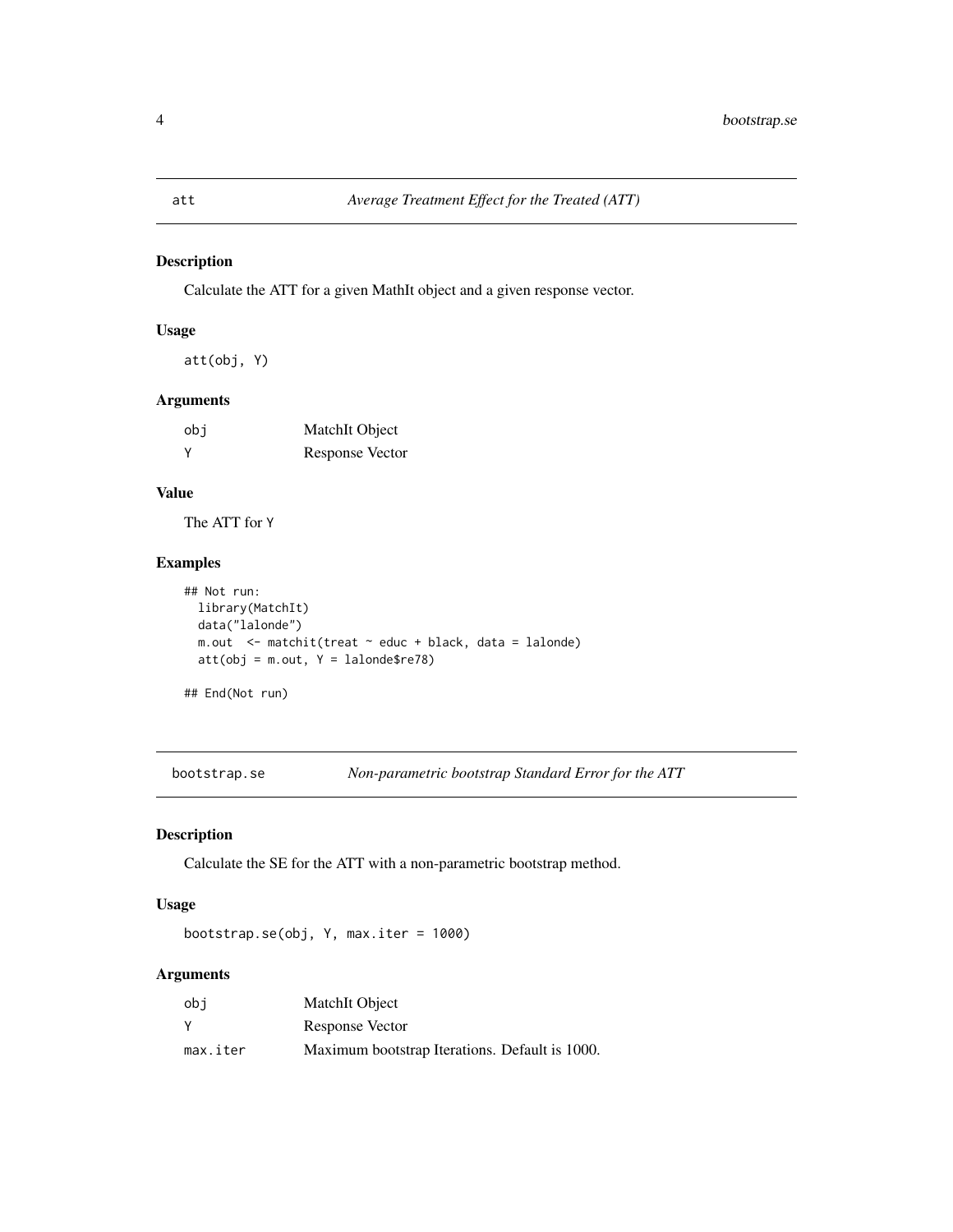<span id="page-4-0"></span>lechner\_se 5

#### Value

SE for the ATT of Y

#### Examples

```
## Not run:
 library(MatchIt)
 data("lalonde")
 m.out <- matchit(treat ~ educ + black, data = lalonde)
 att(obj = m.out, Y = lalone$re78)bootstrap.se(obj = m.out, Y = lalonde$re78)
```
## End(Not run)

lechner\_se *Lechner's Standard Error for the ATT*

#### Description

Calculates the Standard Error for the Average Treatment Effect with Lechner's method.

#### Usage

lechner\_se(obj, Y)

#### Arguments

| obi    | MatchIt Object         |
|--------|------------------------|
| $\vee$ | <b>Response Vector</b> |

#### Value

SE for the ATT of Y

#### References

Lechner, M. (2001). Identification and estimation of causal effects of multiple treatments under the conditional indepence assumption. In M. Lechner & F. Pfeiffer (Eds.), Econometric Evaluation of Labour Market Policies (pp. 43-58). Physica-Verlag: Heidelberg.

#### Examples

```
## Not run:
 library(MatchIt)
 data("lalonde")
 m.out <- matchit(treat ~ educ + black, data = lalonde)
 att(obj = m.out, Y = lalone$ref8)lechner_se(obj = m.out, Y = lalone$re78)
```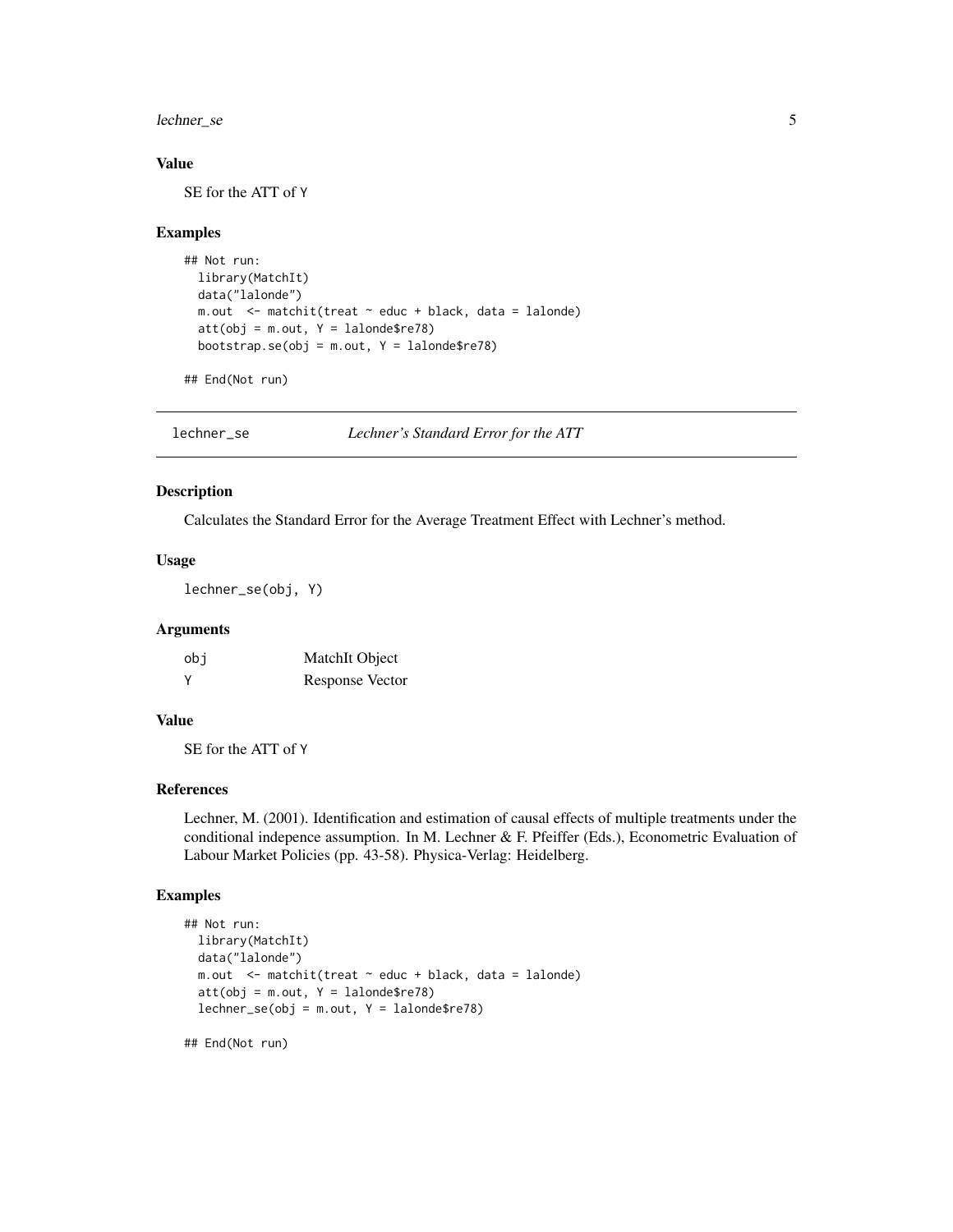<span id="page-5-0"></span>

#### Description

Contains auxiliary functions for calculating Standard Errors for matched samples from the MatchIt package. Please note, that Matchit does not estimate Standard Errors by intention, since matching is seen by the package's authors as a data preprocessing step.

zelig\_se *Parametric bootstrap Standard Error for the ATT*

#### Description

Calculates the Standard Error for the Average Treatment Effect with a a parametric bootstrap method. This procedure mimics the output of the zelig packages as shown on pages 12 and 13 in the MatchIt vignette.

#### Usage

zelig\_se(obj, Y)

#### Arguments

| obi | MatchIt Object  |
|-----|-----------------|
| V   | Response Vector |

#### Value

SE for the ATT of Y

#### References

[MatchIt vignette](http://imai.princeton.edu/research/files/matchit.pdf)

#### Examples

```
## Not run:
 library(MatchIt)
 data("lalonde")
 m.out <- matchit(treat ~ educ + black, data = lalonde)
 att(obj = m.out, Y = lalone$re78)zelig_se(obj = m.out, Y = lalonde$re78)
```